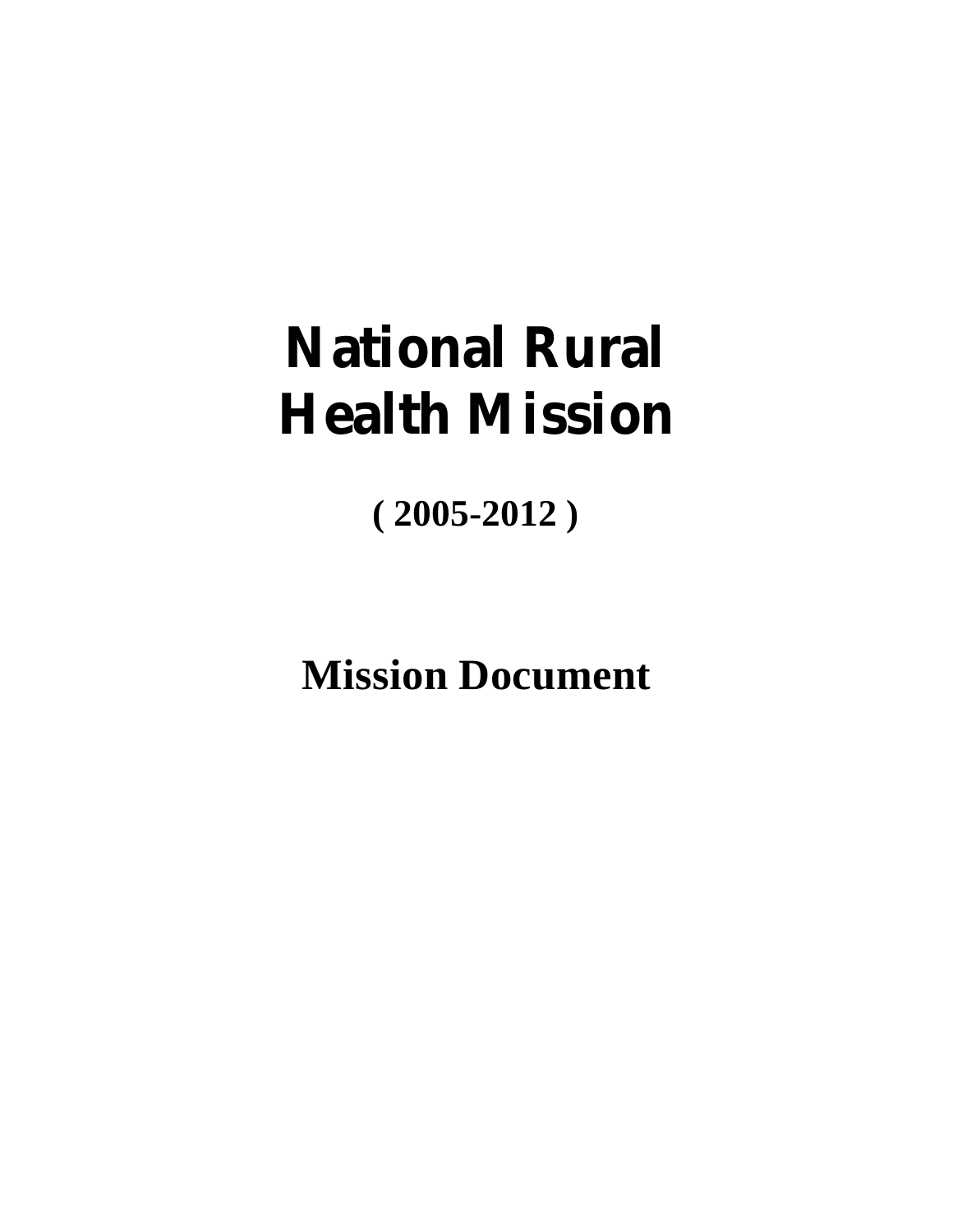#### **PREAMBLE**

*Recognizing the importance of Health in the process of economic and social development and improving the quality of life of our citizens, the Government of India has resolved to launch the National Rural Health Mission to carry out necessary architectural correction in the basic health care delivery system. The Mission adopts a synergistic approach by relating health to determinants of good health viz. segments of nutrition, sanitation, hygiene and safe drinking water. It also aims at mainstreaming the Indian systems of medicine to facilitate health care. The Plan of Action includes increasing public expenditure on health, reducing regional imbalance in health infrastructure, pooling resources, integration of organizational structures, optimization of health manpower, decentralization and district management of health programmes, community participation and ownership of assets, induction of management and financial personnel into district health system, and operationalizing community health centers into functional hospitals meeting Indian Public Health Standards in each Block of the Country.* 

*The Goal of the Mission is to improve the availability of and access to quality health care by people, especially for those residing in rural areas, the poor, women and children.*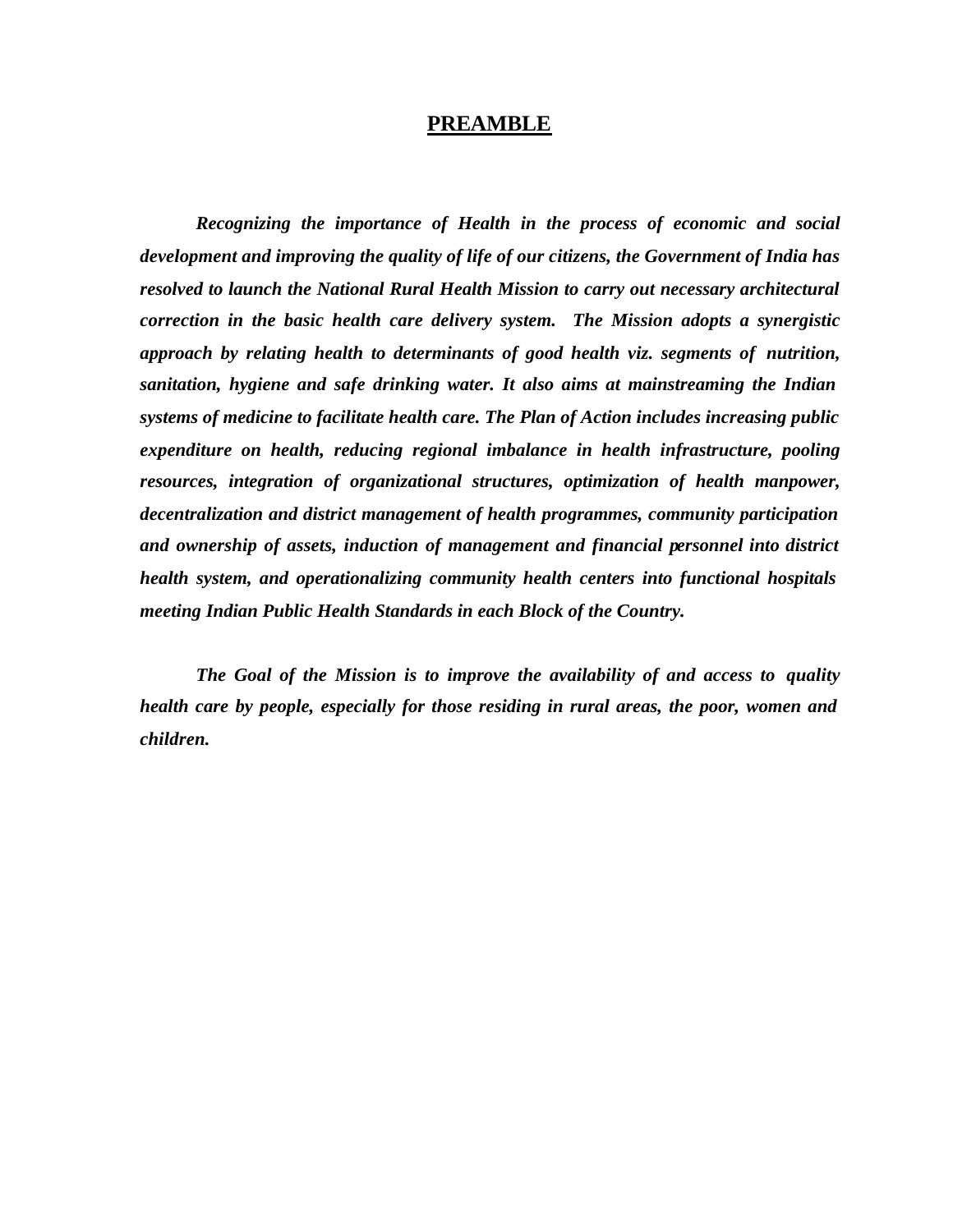# **1. STATE OF PUBLIC HEALTH**

- <sup>l</sup> **Public health expenditure in India has declined from 1.3% of GDP in 1990 to 0.9% of GDP in 1999. The Union Budgetary allocation for health is 1.3% while the State's Budgetary allocation is 5.5%.**
- <sup>l</sup> **Union Government contribution to public health expenditure is 15% while States contribution about 85%**
- **.** Vertical Health and Family Welfare Programmes have limited **synergisation at operational levels.**
- <sup>l</sup> **Lack of community ownership of public health programmes impacts levels of efficiency, accountability and effectiveness.**
- **Lack of integration of sanitation, hygiene, nutrition and drinking water issues.**
- <sup>l</sup> **There are striking regional inequalities.**
- **Population Stabilization is still a challenge, especially in States with weak demographic indicators.**
- **.** Curative services favour the non-poor: for every Re.1 spent on the poorest **20% population, Rs.3 is spent on the richest quintile.**
- <sup>l</sup> **Only 10% Indians have some form of health insurance, mostly inadequate**
- <sup>l</sup> **Hospitalized Indians spend on an average 58% of their total annual expenditure**
- <sup>l</sup> **Over 40% of hospitalized Indians borrow heavily or sell assets to cover expenses**
- <sup>l</sup> **Over 25% of hospitalized Indians fall below poverty line because of hospital expenses**

### **2. NATIONAL RURAL HEALTH MISSION – THE VISION**

- **The National Rural Health Mission (2005-12) seeks to provide effective healthcare to rural population throughout the country with special focus on 18 states, which have weak public health indicators and/or weak infrastructure.**
- **These 18 States are Arunachal Pradesh, Assam, Bihar, Chhattisgarh, Himachal Pradesh, Jharkhand, Jammu & Kashmir, Manipur, Mizoram, Meghalaya, Madhya Pradesh, Nagaland, Orissa, Rajasthan, Sikkim, Tripura, Uttaranchal and Uttar Pradesh.**
- **The Mission is an articulation of the commitment of the Government to raise public spending on Health from 0.9% of GDP to 2-3% of GDP.**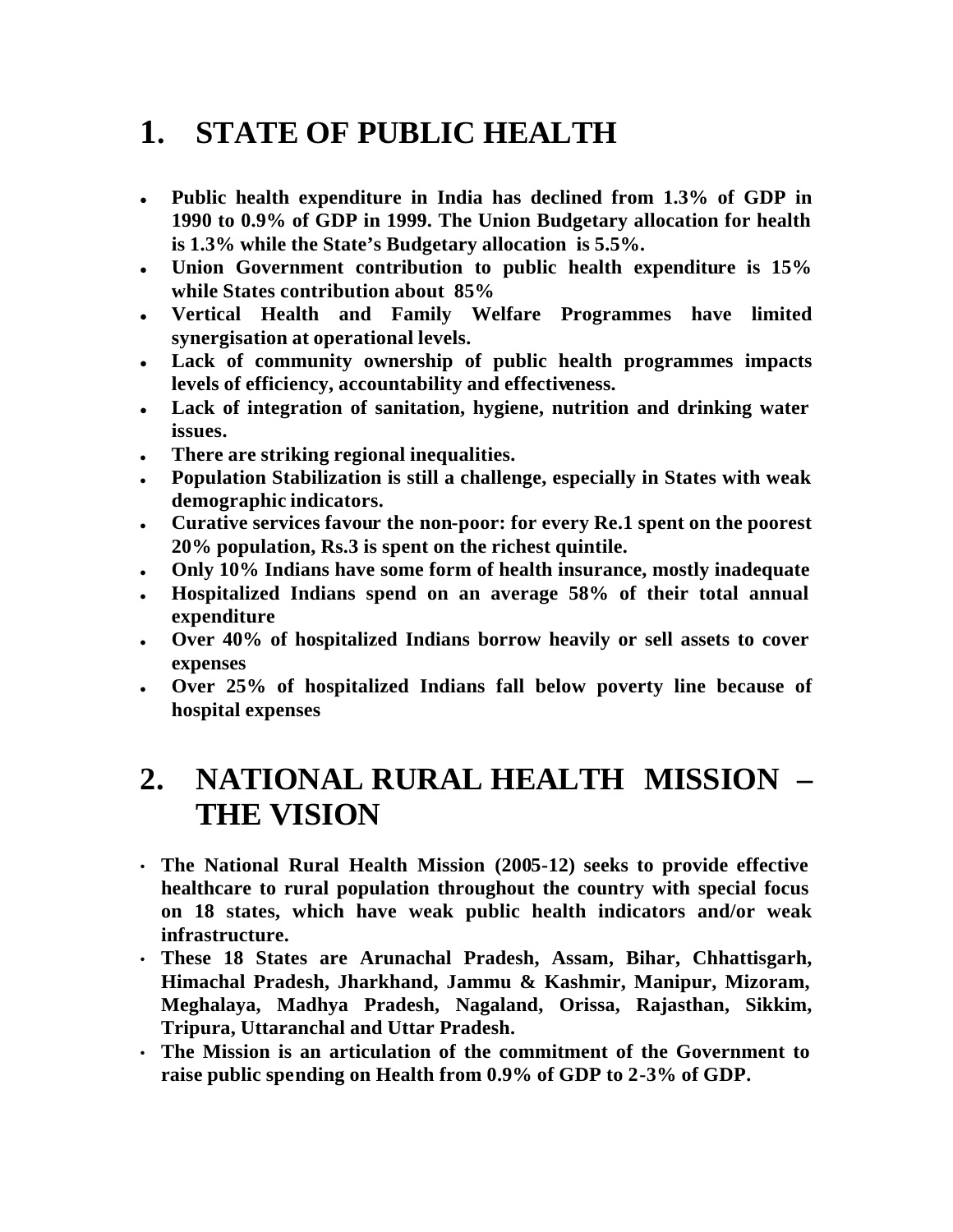- **It aims to undertake architectural correction of the health system to enable it to effectively handle increased allocations as promised under the National Common Minimum Programme and promote policies that strengthen public health management and service delivery in the country.**
- **It has as its key components provision of a female health activist in each village; a village health plan prepared through a local team headed by the Health & Sanitation Committee of the Panchayat; strengthening of the rural hospital for effective curative care and made measurable and accountable to the community through Indian Public Health Standards (IPHS); and integration of vertical Health & Family Welfare Programmes and Funds for optimal utilization of funds and infrastructure and strengthening delivery of primary healthcare.**
- **It seeks to revitalize local health traditions and mainstream AYUSH into the public health system.**
- **It aims at effective integration of health concerns with determinants of health like sanitation & hygiene, nutrition, and safe drinking water through a District Plan for Health.**
- **It seeks decentralization of programmes for district management of health.**
- **It seeks to address the inter-State and inter-district disparities, especially among the 18 high focus States, including unmet needs for public health infrastructure.**
- **It shall define time-bound goals and report publicly on their progress.**
- **It seeks to improve access of rural people, especially poor women and children, to equitable, affordable, accountable and effective primary healthcare.**

# **3. GOALS**

- **Reduction in Infant Mortality Rate (IMR) and Maternal Mortality Ratio (MMR)**
- **Universal access to public health services such as Women's health, child health, water, sanitation & hygiene, immunization, and Nutrition.**
- **Prevention and control of communicable and non-communicable diseases, including locally endemic diseases**
- **Access to integrated comprehensive primary healthcare**
- **Population stabilization, gender and demographic balance.**
- **Revitalize local health traditions and mainstream AYUSH**
- **Promotion of healthy life styles**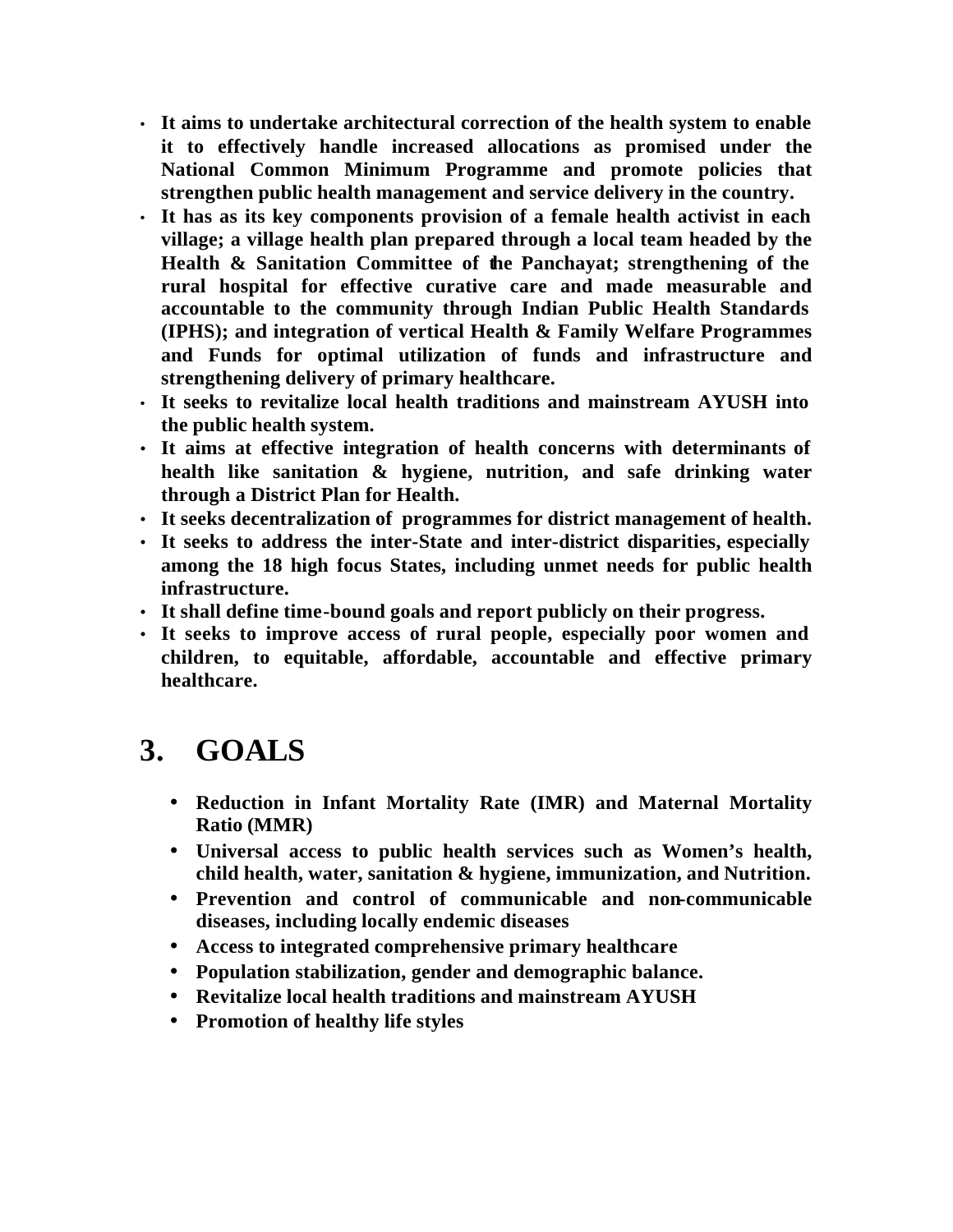### **4. STRATEGIES**

#### **(a) Core Strategies:**

- **Train and enhance capacity of Panchayati Raj Institutions (PRIs) to own, control and manage public health services.**
- **Promote access to improved healthcare at household level through the female health activist (ASHA).**
- **Health Plan for each village through Village Health Committee of the Panchayat.**
- **Strengthening sub-centre through an untied fund to enable local planning and action and more Multi Purpose Workers (MPWs).**
- **Strengthening existing PHCs and CHCs, and provision of 30-50 bedded CHC per lakh population for improved curative care to a normative standard (Indian Public Health Standards defining personnel, equipment and management standards).**
- **Preparation and Implementation of an inter-sectoral District Health Plan prepared by the District Health Mission, including drinking water, sanitation & hygiene and nutrition.**
- **Integrating vertical Health and Family Welfare programmes at National, State, Block, and District levels.**
- **Technical Support to National, State and District Health Missions, for Public Health Management.**
- **Strengthening capacities for data collection, assessment and review for evidence based planning, monitoring and supervision.**
- **Formulation of transparent policies for deployment and career development of Human Resources for health.**
- **Developing capacities for preventive health care at all levels for promoting healthy life styles, reduction in consumption of tobacco and alcohol etc.**
- **Promoting non-profit sector particularly in under served areas.**

#### **(b) Supplementary Strategies:**

- **Regulation of Private Sector including the informal rural practitioners to ensure availability of quality service to citizens at reasonable cost.**
- **Promotion of Public Private Partnerships for achieving public health goals.**
- **Mainstreaming AYUSH revitalizing local health traditions.**
- **Reorienting medical education to support rural health issues including regulation of Medical care and Medical Ethics.**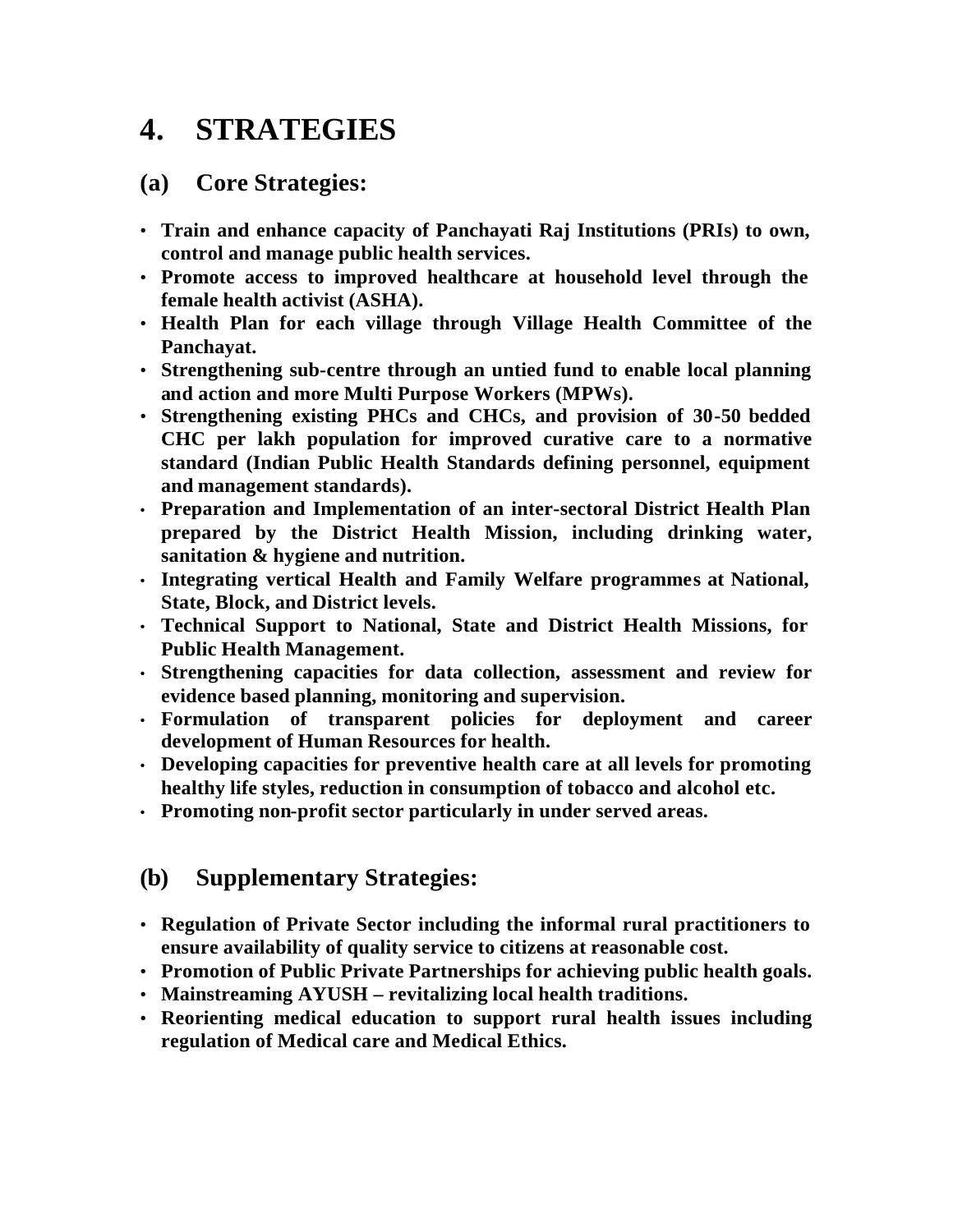• **Effective and viable risk pooling and social health insurance to provide health security to the poor by ensuring accessible, affordable, accountable and good quality hospital care.**

# **5. PLAN OF ACTION**

#### **COMPONENT (A): ACCREDITED SOCIAL HEALTH ACTIVISTS**

- **Every village/large habitat will have a female Accredited Social Health Activist (ASHA) - chosen by and accountable to the panchayat- to act as the interface between the community and the public health system. States to choose State specific models.**
- **ASHA would act as a bridge between the ANM and the village and be accountable to the Panchayat.**
- **She will be an honorary volunteer, receiving performance-based compensation for promoting universal immunization, referral and escort services for RCH, construction of household toilets, and other healthcare delivery programmes.**
- **She will be trained on a pedagogy of public health developed and mentored through a Standing Mentoring Group at National level incorporating best practices and implemented through active involvement of community health resource organizations.**
- **She will facilitate preparation and implementation of the Village Health Plan along with Anganwadi worker, ANM, functionaries of other Departments, and Self Help Group members, under the leadership of the Village Health Committee of the Panchayat.**
- **She will be promoted all over the country, with special emphasis on the 18 high focus States. The Government of India will bear the cost of training, incentives and medical kits. The remaining components will be funded under Financial Envelope given to the States under the programme.**
- **She will be given a Drug Kit containing generic AYUSH and allopathic formulations for common ailments. The drug kit would be replenished from time to time.**
- **Induction training of ASHA to be of 23 days in all, spread over 12 months. On the job training would continue throughout the year.**
- **Prototype training material to be developed at National level subject to State level modifications.**
- **Cascade model of training proposed through Training of Trainers including contract plus distance learning model**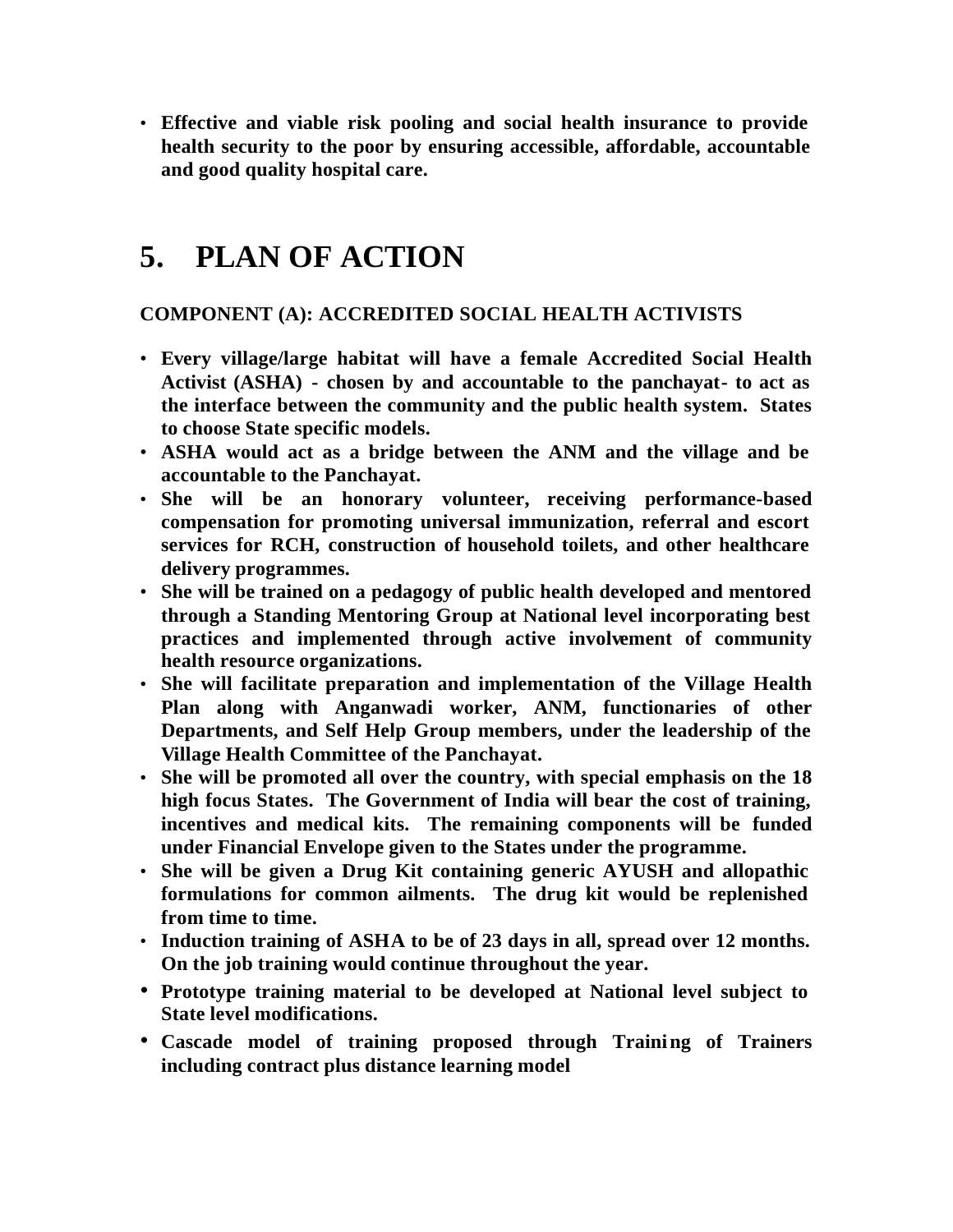• **Training would require partnership with NGOs/ICDS Training Centres and State Health Institutes.**

#### **COMPONENT (B): STRENGTHENING SUB-CENTRES**

- **Each sub-centre will have an Untied Fund for local action @ Rs. 10,000 per annum. This Fund will be deposited in a joint Bank Account of the ANM & Sarpanch and operated by the ANM, in consultation with the Village Health Committee.**
- **Supply of essential drugs, both allopathic and AYUSH, to the Sub-centres.**
- **In case of additional Outlays, Multipurpose Workers (Male)/Additional ANMs wherever needed, sanction of new Sub-centres as per 2001 population norm, and upgrading existing Sub-centres, including buildings for Sub-centres functioning in rented premises will be considered.**

#### **COMPONENT (C): STRENGTHENING PRIMARY HEALTH CENTRES**

**Mission aims at Strengthening PHC for quality preventive, promotive, curative, supervisory and Outreach services, through:**

- **Adequate and regular supply of essential quality drugs and equipment (including Supply of Auto Disabled Syringes for immunization) to PHCs**
- **Provision of 24 hour service in 50% PHCs by addressing shortage of doctors, especially in high focus States, through mainstreaming AYUSH manpower.**
- **Observance of Standard treatment guidelines & protocols.**
- **In case of additional Outlays, intensification of ongoing communicable disease control programmes, new programmes for control of noncommunicable diseases, upgradation of 100% PHCs for 24 hours referral service, and provision of 2nd doctor at PHC level (I male, 1 female) would be undertaken on the basis of felt need.**

#### **COMPONENT (D): STRENGTHENING CHCs FOR FIRST REFERRAL CARE**

**A key strategy of the Mission is:**

- **Operationalizing 3222 existing Community Health Centres (30-50 beds) as 24 Hour First Referral Units, including posting of anaesthetists.**
- **Codification of new Indian Public Health Standards, setting norms for infrastructure, staff, equipment, management etc. for CHCs.**
- **Promotion of Stakeholder Committees (Rogi Kalyan Samitis) for hospital management.**
- **Developing standards of services and costs in hospital care.**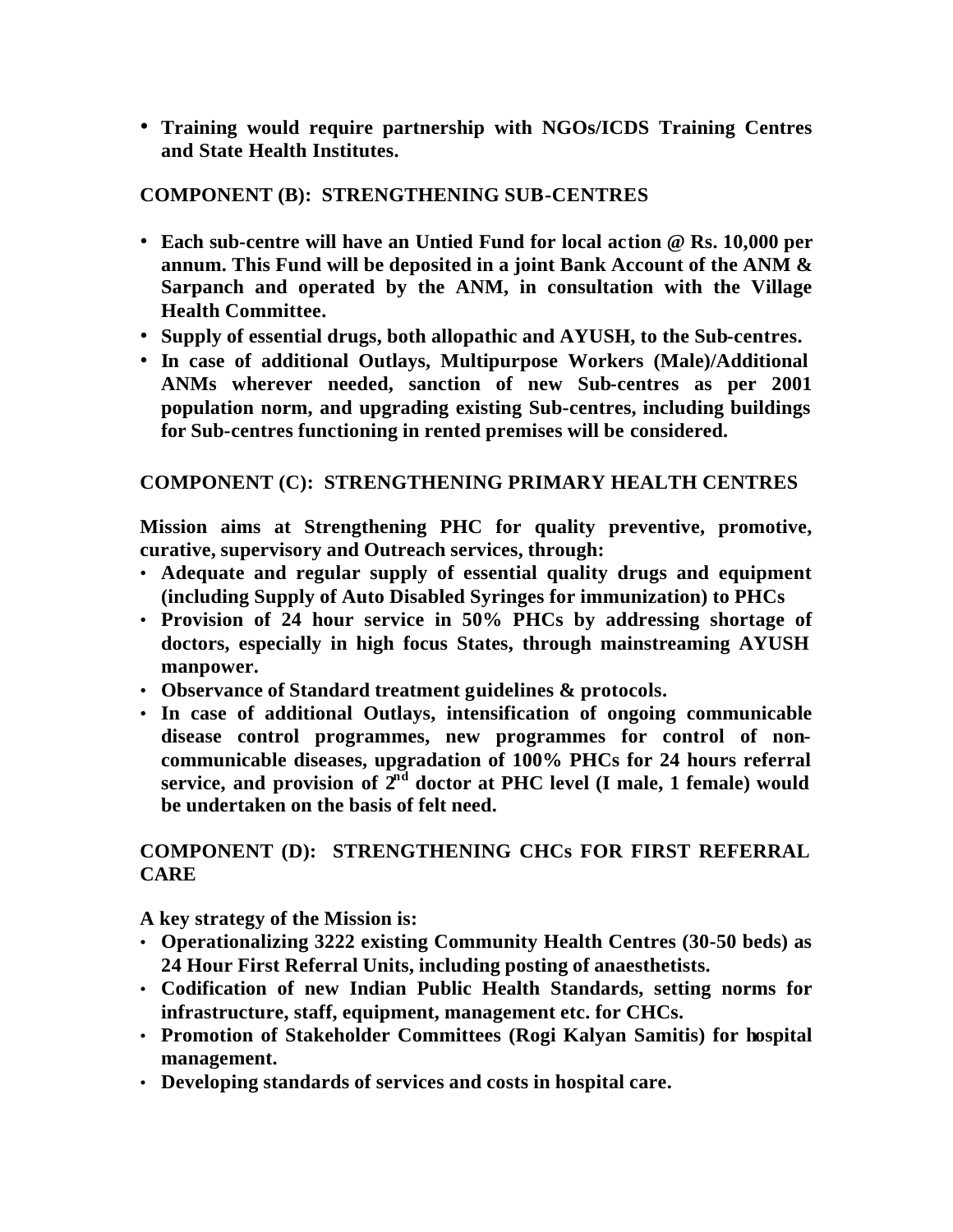- **Develop, display and ensure compliance to Citizen's Charter at CHC/PHC level.**
- **In case of additional Outlays, creation of new Community Health Centres (30-50 beds) to meet the population norm as per Census 2001, and bearing their recurring costs for the Mission period could be considered.**

#### **COMPONENT (E): DISTRICT HEALTH PLAN**

- **District Health Plan would be an amalgamation of field responses through Village Health Plans, State and National priorities for Health, Water Supply, Sanitation and Nutrition.**
- **Health Plans would form the core unit of action proposed in areas like water supply, sanitation, hygiene and nutrition. Implementing Departments would integrate into District Health Mission for monitoring.**
- **District becomes core unit of planning, budgeting and implementation.**
- **Centrally Sponsored Schemes could be rationalized/modified accordingly in consultation with States.**
- **Concept of "funneling" funds to district for effective integration of programmes**
- **All vertical Health and Family Welfare Programmes at District and state level merge into one common "District Health Mission" at the District level and the "State Health Mission" at the state level**
- **Provision of Project Management Unit for all districts, through contractual engagement of MBA, Inter Charter/Inter Cost and Data Entry Operator, for improved programme management**

#### **COMPONENT (F): CONVERGING SANITATION AND HYGIENE UNDER NRHM**

- **Total Sanitation Campaign (TSC) is presently implemented in 350 districts, and is proposed to cover all districts in 10th Plan.**
- **Components of TSC include IEC activities, rural sanitary marts, individual household toilets, women sanitary complex, and School Sanitation Programme.**
- **Similar to the DHM, the TSC is also implemented through Panchayati Raj Institutions (PRIs).**
- **The District Health Mission would therefore guide activities of sanitation at district level, and promote joint IEC for public health, sanitation and hygiene, through Village Health & Sanitation Committee, and promote household toilets and School Sanitation Programme. ASHA would be incentivized for promoting household toilets by the Mission.**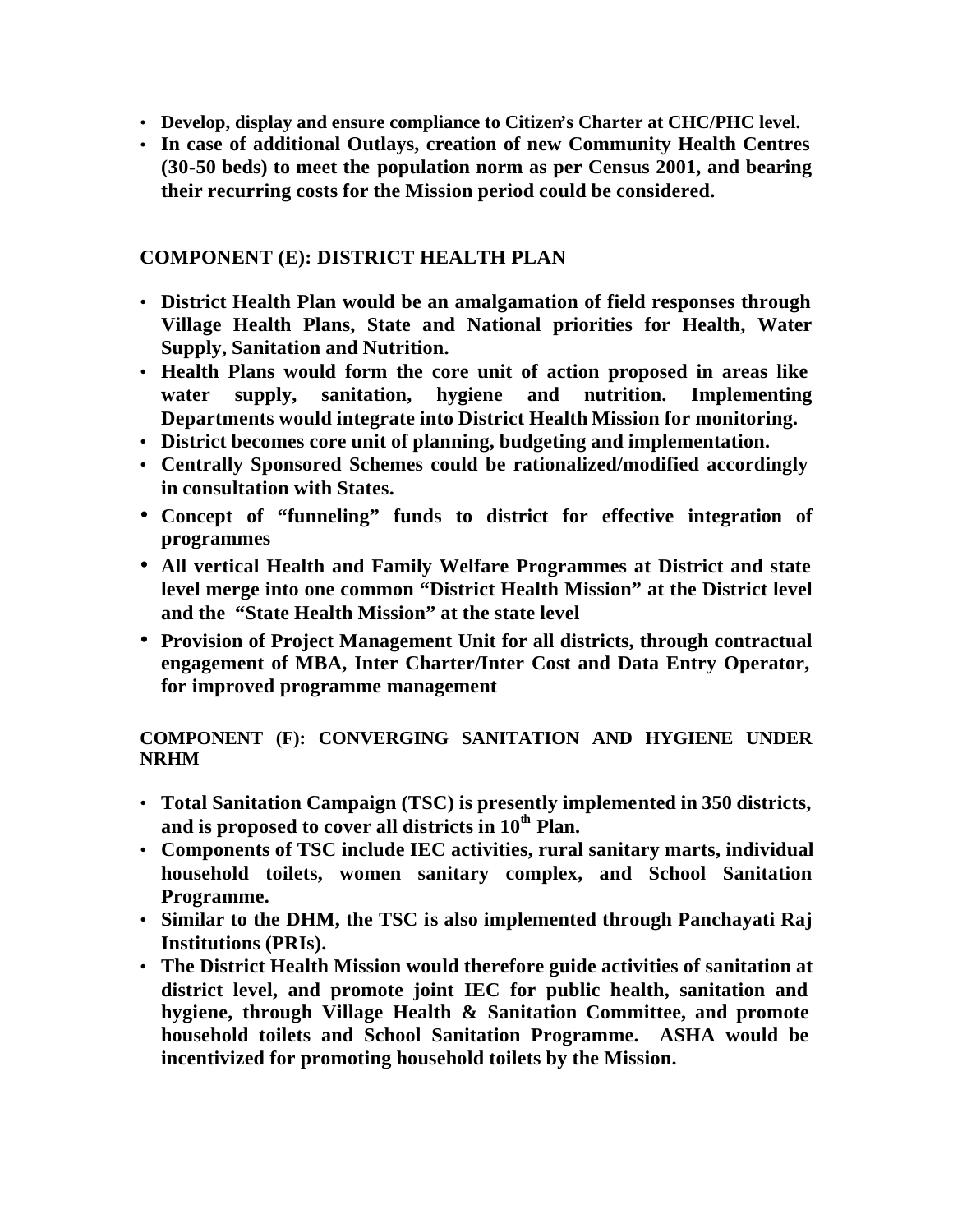#### **COMPONENT (G): STRENGTHENING DISEASE CONTROL PROGRAMMES**

- **National Disease Control Programmes for Malaria, TB, Kala Azar, Filaria, Blindness & Iodine Deficiency and Integrated Disease Surveillance Programme shall be integrated under the Mission, for improved programme delivery.**
- **New Initiatives would be launched for control of Non Communicable Diseases.**
- **Disease surveillance system at village level would be strengthened.**
- **Supply of generic drugs (both AYUSH & Allopathic) for common ailments at village, SC, PHC/CHC level.**
- **Provision of a mobile medical unit at District level for improved Outreach services.**

#### **COMPONENT (H): PUBLIC-PRIVATE PARTNERSHIP FOR PUBLIC HEALTH GOALS, INCLUDING REGULATION OF PRIVATE SECTOR**

- **Since almost 75% of health services are being currently provided by the private sector, there is a need to refine regulation**
- **Regulation to be transparent and accountable**
- **Reform of regulatory bodies/creation where necessary**
- **District Institutional Mechanism for Mission must have representation of private sector**
- **Need to develop guidelines for Public-Private Partnership (PPP) in health sector. Identifying areas of partnership, which are need based, thematic and geographic.**
- **Public sector to play the lead role in defining the framework and sustaining the partnership**
- **Management plan for PPP initiatives: at District/State and National levels**

#### **COMPONENT (I): NEW HEALTH FINANCING MECHANISMS**

**A Task Group to examine new health financing mechanisms, including Risk Pooling for Hospital Care as follows:**

- **Progressively the District Health Missions to move towards paying hospitals for services by way of reimbursement, on the principle of "money follows the patient."**
- **Standardization of services outpatient, in-patient, laboratory, surgical interventions- and costs will be done periodically by a committee of experts in each state.**
- **A National Expert Group to monitor these standards and give suitable advice and guidance on protocols and cost comparisons.**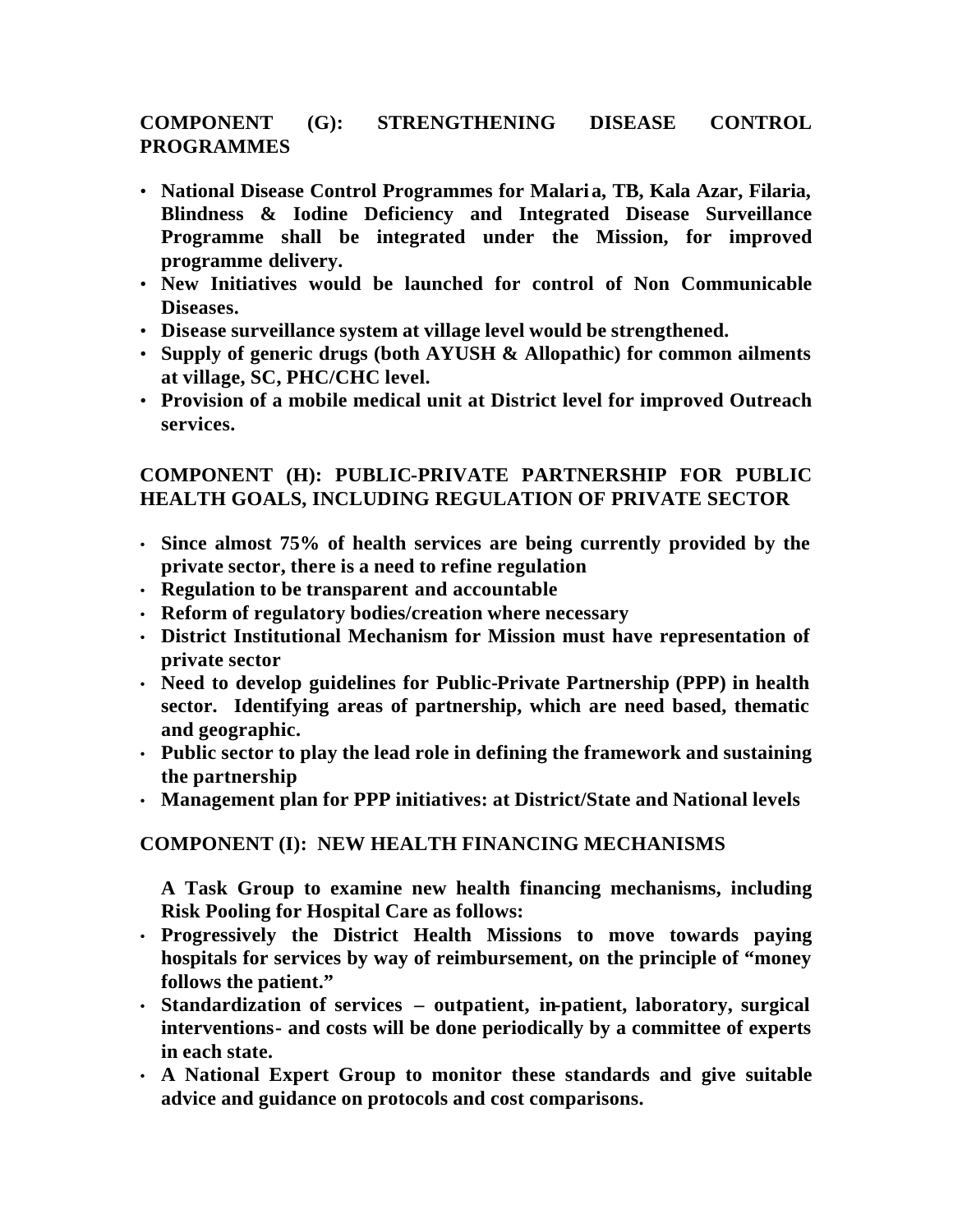- **All existing CHCs to have wage component paid on monthly basis. Other recurrent costs may be reimbursed for services rendered from District Health Fund. Over the Mission period, the CHC may move towards all costs, including wages reimbursed for services rendered.**
- **A district health accounting system, and an ombudsman to be created to monitor the District Health Fund Management , and take corrective action.**
- **Adequate technical managerial and accounting support to be provided to DHM in managing risk-pooling and health security.**
- **Where credible Community Based Health Insurance Schemes (CBHI) exist/are launched, they will be encouraged as part of the Mission.**
- **The Central government will provide subsidies to cover a part of the premiums for the poor, and monitor the schemes.**
- **The IRDA will be approached to promote such CBHIs, which will be periodically evaluated for effective delivery.**

#### **COMPONENT (J): REORIENTING HEALTH/MEDICAL EDUCATION TO SUPPORT RURAL HEALTH ISSUES**

- **While district and tertiary hospitals are necessarily located in urban centres, they form an integral part of the referral care chain serving the needs of the rural people.**
- **Medical and para-medical education facilities need to be created in states, based on need assessment.**
- **Suggestion for Commission for Excellence in Health Care (Medical Grants Commission), National Institution for Public Health Management etc.**
- **Task Group to improve guidelines/details.**

### **6. INSTITUTIONAL MECHANISMS**

- **Village Health & Sanitation Samiti (at village level consisting of Panchayat Representative/s, ANM/MPW, Anganwadi worker, teacher, ASHA, community health volunteers**
- **Rogi Kalyan Samiti (or equivalent) for community management of public hospitals**
- **District Health Mission, under the leadership of Zila Parishad with District Health Head as Convener and all relevant departments, NGOs, private professionals etc represented on it**
- **State Health Mission, Chaired by Chief Minister and co-chaired by Health Minister and with the State Health Secretary as Convener- representation of related departments, NGOs, private professionals etc**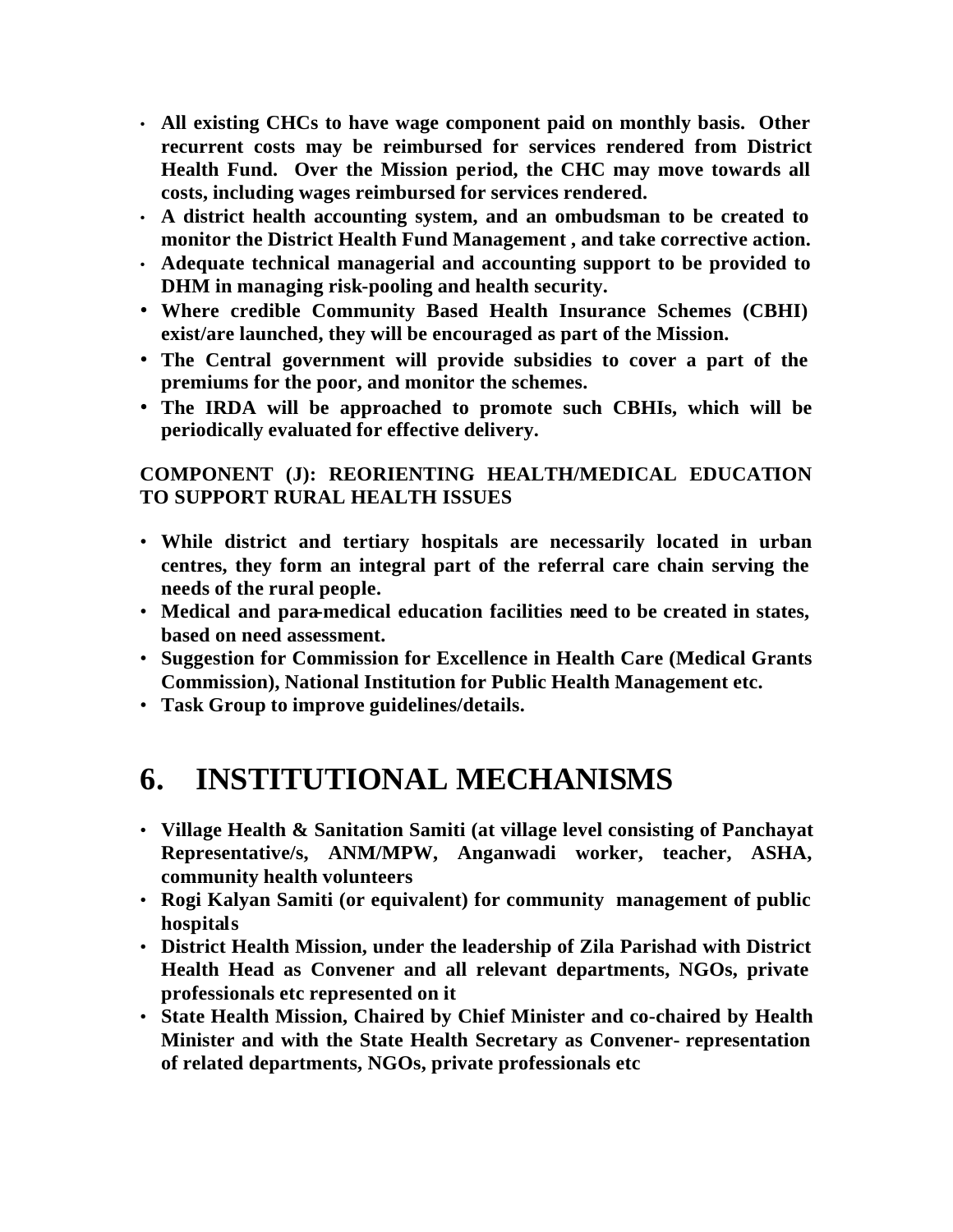- **Integration of Departments of Health and Family Welfare, at National and State level**
- **National Mission Steering Group chaired by Union Minister for Health & Family Welfare with Deputy Chairman Planning Commission, Ministers of Panchayat Raj, Rural Development and Human Resource Development and public health professionals as members, to provide policy support and guidance to the Mission**
- **Empowered Programme Committee chaired by Secretary HFW, to be the Executive Body of the Mission**
- **Standing Mentoring Group shall guide and oversee the implementation of ASHA initiative**
- **Task Groups for Selected Tasks (time-bound)**

# **7. TECHNICAL SUPPORT**

- **To be effective the Mission needs a strong component of Technical Support**
- **This would include reorientation into public health management**
- **Reposition existing health resource institutions, like Population Research Centre (PRC), Regional Resource Centre (RRC), State Institute of Health & Family Welfare (SIHFW)**
- **Involve NGOs as resource organisations**
- **Improved Health Information System**
- **Support required at all levels: National, State, District and sub-district.**
- **Mission would require two distinct support mechanisms Program Management Support Centre and Health Trust of India.**

#### **(A) PROGRAM MANAGEMENT SUPPORT CENTRE**

- **For Strengthening Management Systems-basic program management, financial systems, infrastructure maintenance, procurement & logistics systems, Monitoring & Information System (MIS), non-lapsable health pool etc.**
- **For Developing Manpower Systems recruitment (induction of MBAs/CAs /MCAs), training & curriculum development (revitalization of existing institutions & partnerships with NGO & private sector. Sector institutions), motivation & performance appraisal etc.**
- **For Improved Governance decentralization & empowerment of communities, induction of IT based systems like e-banking, social audit and right to information.**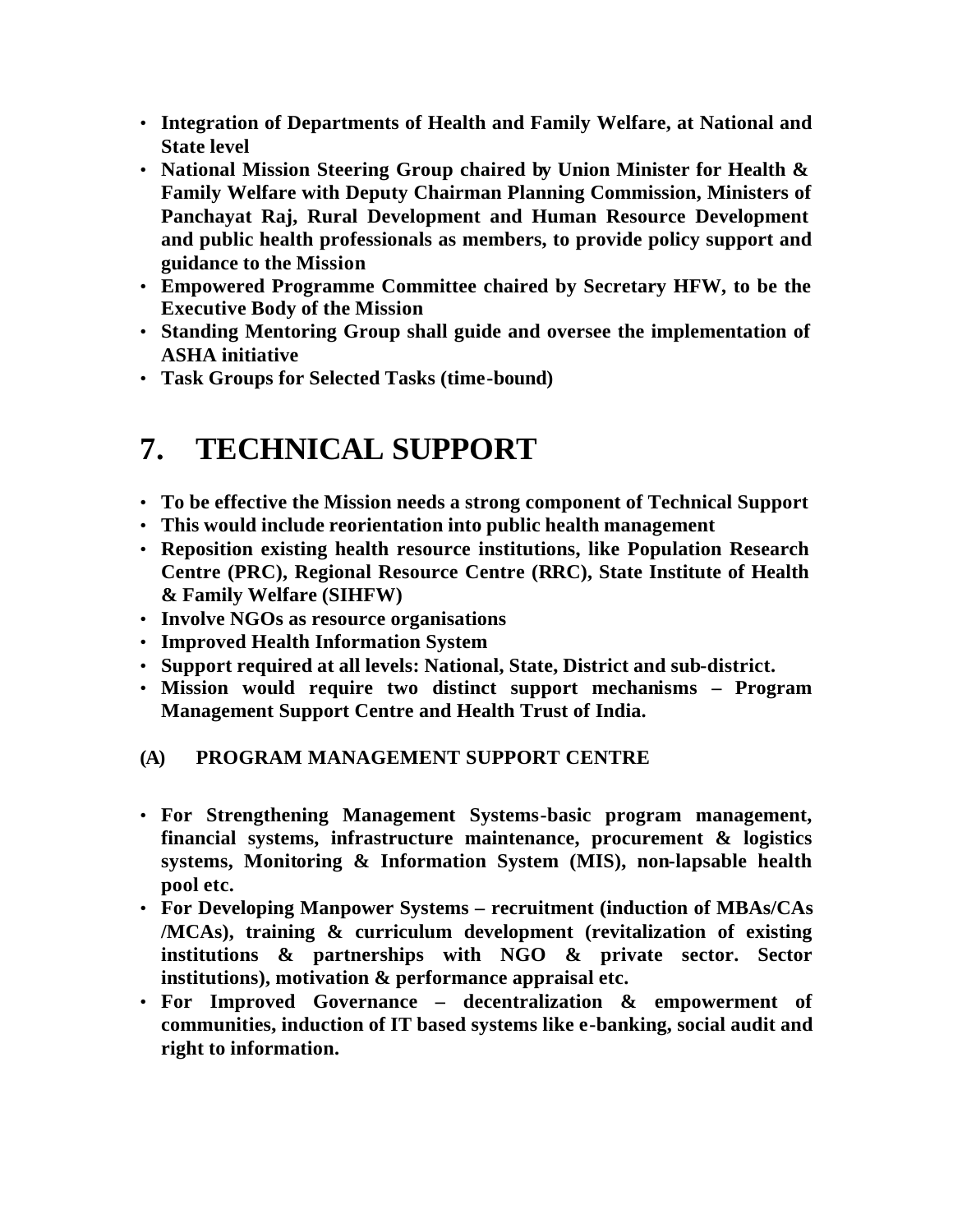#### **(B) HEALTH TRUST OF INDIA**

- **Proposed as a knowledge institution, to be the repository of innovation – research & documentation, health information system, planning, monitoring & evaluation etc.**
- **For establishing Public Accountability Systems external evaluations, community based feedback mechanisms, participation of PRIs /NGOs etc.**
- **For developing a Framework for pro-poor Innovations**
- **For reviewing Health Legislations.**
- **A base for encouraging experimentation and action research.**
- **For inter & intra Sector Networking with National and International Organizations.**
- **Think Tank for developing a long-term vision of the Sector & for building planning capacities of PRIs, Districts etc.**

### **8. ROLE OF STATE GOVERNMENTS UNDER NRHM**

- **The Mission covers the entire country. The 18 high focus States are Uttar Pradesh, Bihar, Rajasthan, Madhya Pradesh, Orissa, Uttaranchal, Jharkhand, Chhattisgarh, Assam, Sikkim, Arunachal Pradesh, Manipur, Meghalaya, Tripura, Nagaland, Mizoram Himachal Pradesh and Jammu & Kashmir. GoI would provide funding for key components in these 18 high focus States. Other States would fund interventions like ASHA, Programme Management Unit (PMU), and upgradation of SC/PHC/CHC through Integrated Financial Envelope.**
- **NRHM provides broad conceptual framework. States would project operational modalities in their State Action Plans, to be decided in consultation with the Mission Steering Group.**
- **NRHM would prioritize funding for addressing inter-state and intradistrict disparities in terms of health infrastructure and indicators.**
- **States would sign Memorandum of Understanding with Government of India, indicating their commitment to increase contribution to Public Health Budget (preferably by 10% each year), increased devolution to Panchayati Raj Institutions as per 73rd Constitution (Amendment) Act, and performance benchmarks for release of funds.**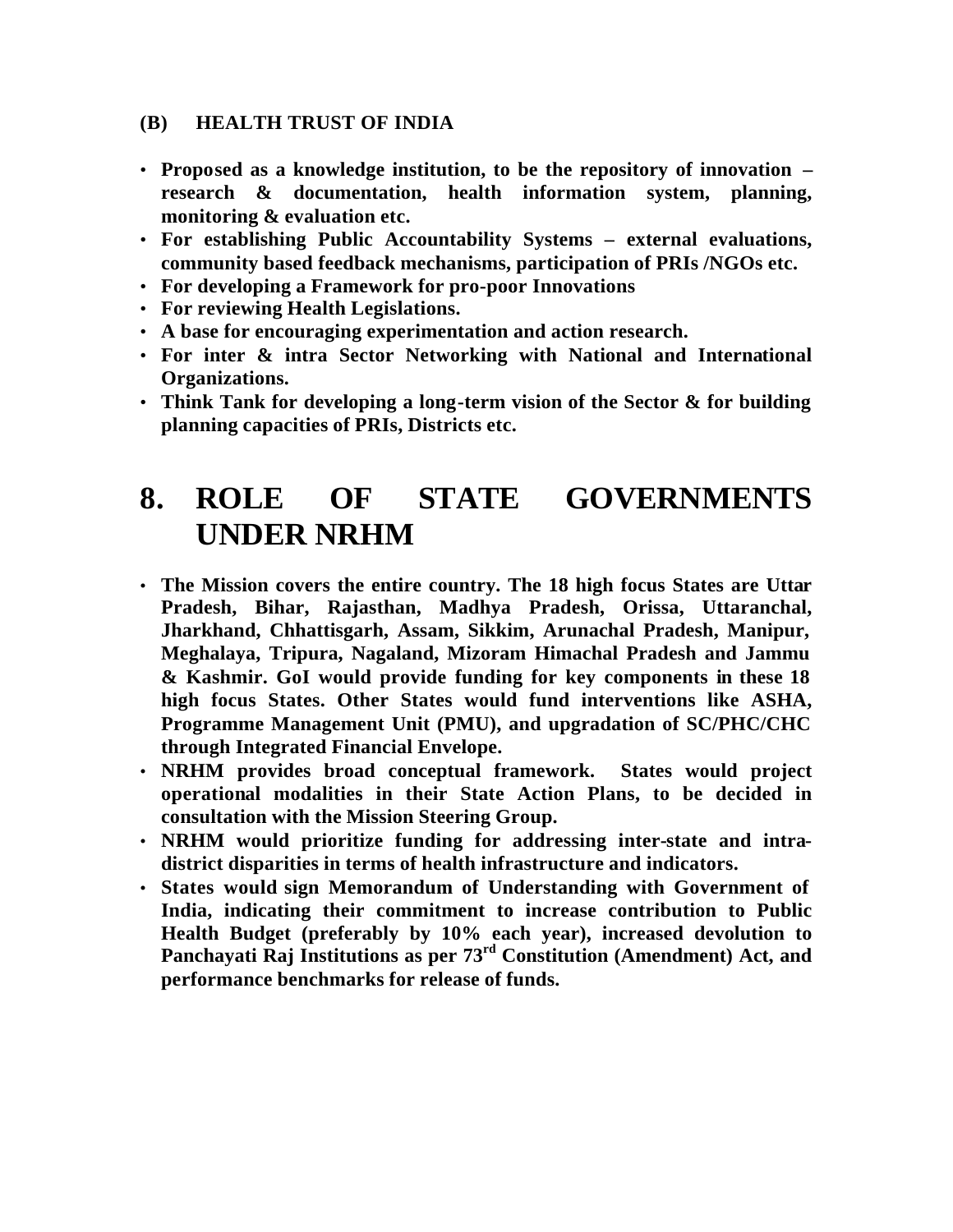### **9. FOCUS ON THE NORTH EASTERN STATES**

- **All 8 North East States, including Assam, Arunachal Pradesh, Manipur, Meghalaya, Mizoram, Nagaland, Sikkim and Tripura, are among the States selected under the Mission, for special focus.**
- **Empowerment to the Mission would mean greater flexibilities for the 10% committed Outlay of the Ministry of Health & Family Welfare, for North East States.**
- **States shall be supported for creation/upgradation of health infrastructure, increased mobility, contractual engagement, and technical support under the Mission.**
- **Regional Resource Centre is being supported under NRHM for the North Eastern States.**
- **Funding would be available to address local health issues in a comprehensive manner, through State specific schemes and initiatives.**

### **10. ROLE OF PANCHAYATI RAJ INSTITUTIONS**

**The Mission envisages the following roles for PRIs:**

- **States to indicate in their MoUs the commitment for devolution of funds, functionaries and programmes for health, to PRIs.**
- **The District Health Mission to be led by the Zila Parishad. The DHM will control, guide and manage all public health institutions in the district, Sub-centres, PHCs and CHCs.**
- **ASHAs would be selected by and be accountable to the Village Panchayat.**
- **The Village Health Committee of the Panchayat would prepare the Village Health Plan, and promote intersectoral integration**
- **Each sub-centre will have an Untied Fund for local action @ Rs. 10,000 per annum. This Fund will be deposited in a joint Bank Account of the ANM & Sarpanch and operated by the ANM, in consultation with the Village Health Committee.**
- **PRI involvement in Rogi Kalyan Samitis for good hospital management.**
- **Provision of training to members of PRIs.**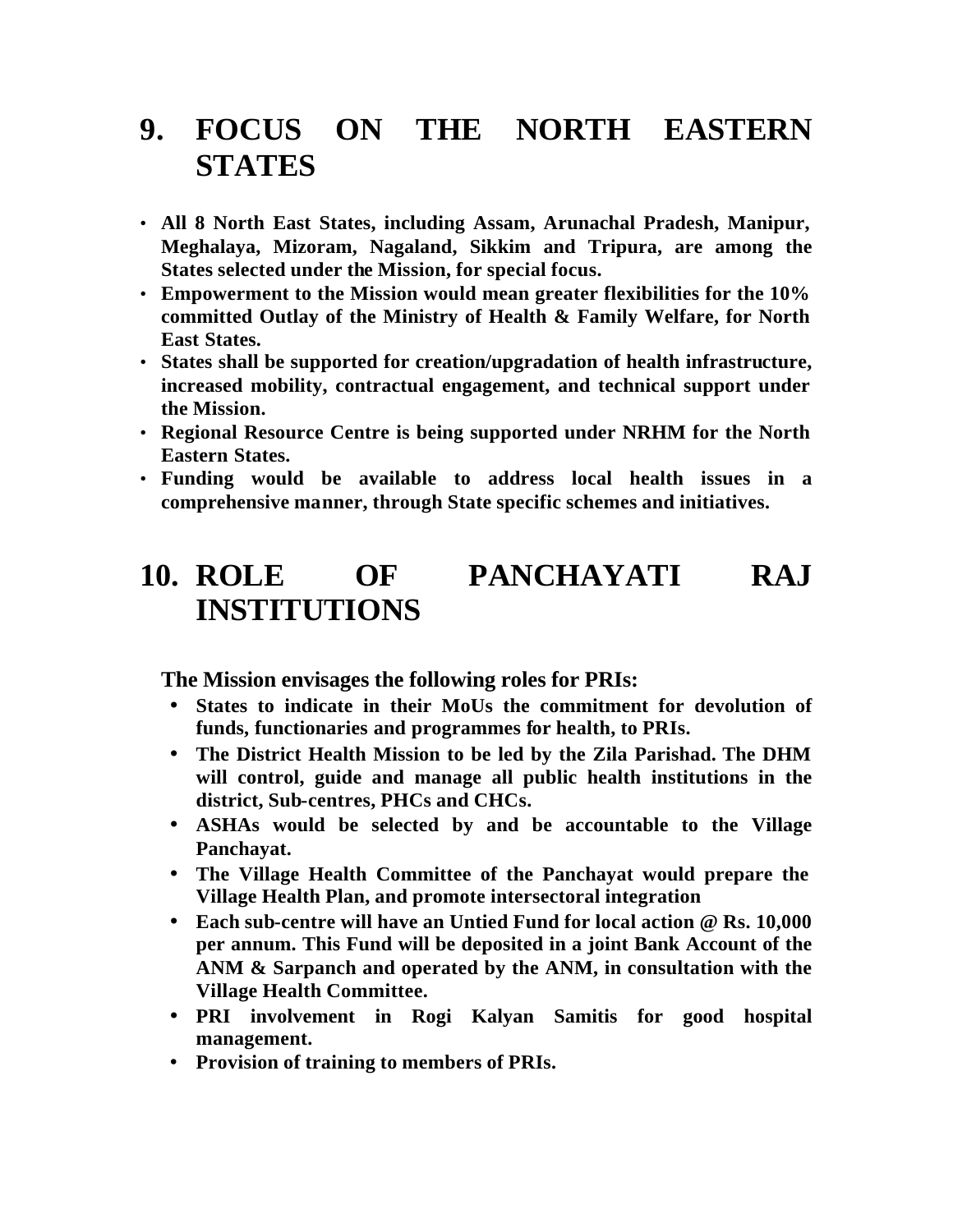• **Making available health related databases to all stakeholders, including Panchayats at all levels.**

# **11. ROLE OF NGOs IN THE MISSION**

- **Included in institutional arrangement at National, State and District levels, including Standing Mentoring Group for ASHA**
- **Member of Task Groups**
- **Provision of Training, BCC and Technical Support for ASHAs/DHM**
- **Health Resource Organizations**
- **Service delivery for identified population groups on select themes**
- **For monitoring, evaluation and social audit**

# **12. MAINSTREAMING AYUSH**

- **The Mission seeks to revitalize local health traditions and mainstream AYUSH infrastructure, including manpower, and drugs, to strengthen the public health system at all levels.**
- **AYUSH medications shall be included in the Drug Kit provided at village levels to ASHA.**
- **The additional supply of generic drugs for common ailments at Subcentre/PHC/CHC levels under the Mission shall also include AYUSH formulations.**
- **At the CHC level, two rooms shall be provided for AYUSH practitioner and pharmacist under the Indian Public Health System (IPHS) model.**
- **Single doctor PHCs shall be upgraded to two doctor PHCs by mainstreaming AYUSH practitioner at that level.**

# **13. FUNDING ARRANGEMENTS**

- **The Mission is conceived as an umbrella programme subsuming the existing programmes of health and family welfare, including the RCH-II, National Disease Control Programmes for Malaria, TB, Kala Azar, Filaria, Blindness & Iodine Deficiency and Integrated Disease Surveillance Programme.**
- **The Budget Head For NRHM shall be created in B.E. 2006-07 at National and State levels. Initially, the vertical health and family welfare programmes shall retain their Sub-Budget Head under the NRHM.**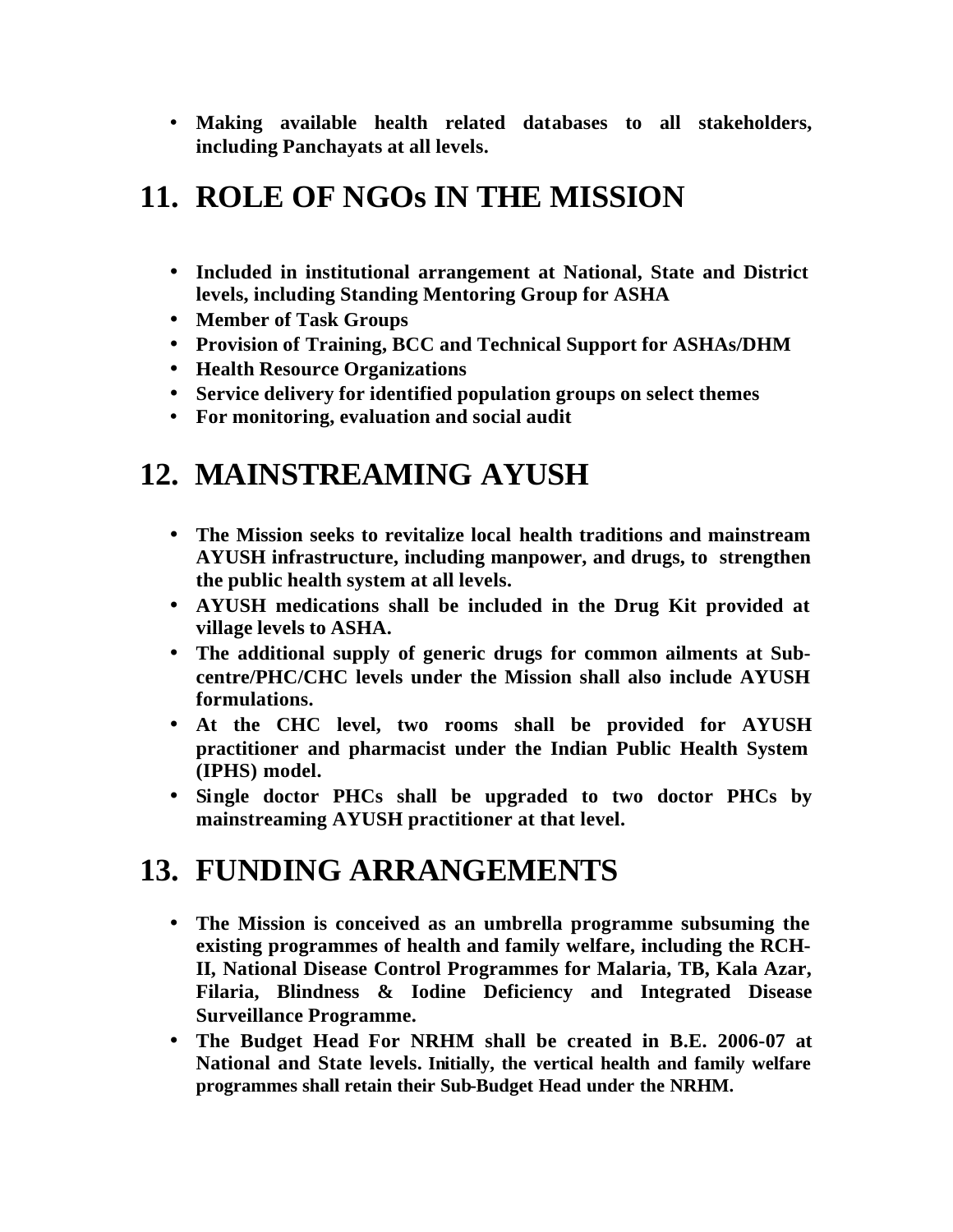- **The Outlay of the NRHM for 2005-06 is in the range of Rs.6700 crores.**
- **The Mission envisages an additionality of 30% over existing Annual Budgetary Outlays, every year, to fulfill the mandate of the National Common Minimum Programme to raise the Outlays for Public Health from 0.9% of GDP to 2-3% of GDP**
- **The Outlay for NRHM shall accordingly be determined in the Annual Budgetary exercise.**
- **The States are expected to raise their contributions to Public Health Budget by minimum 10% p.a. to support the Mission activities.**
- **Funds shall be released to States through SCOVA, largely in the form of Financial Envelopes, with weightage to 18 high focus States.**

### **14. TIMELINES (FOR MAJOR COMPONENTS)**

| <b>Merger of Multiple Societies</b><br><b>Constitution of District/State Mission</b> | <b>June 2005</b> |
|--------------------------------------------------------------------------------------|------------------|
|                                                                                      |                  |
|                                                                                      |                  |
| <b>Operational Programme Management</b><br><b>Units</b>                              | 2005-2006        |
| <b>Preparation of Village Health Plans</b>                                           | 2006             |
| <b>ASHA at village level (with Drug Kit)</b>                                         | 2005-2008        |
| <b>Upgrading of Rural Hospitals</b>                                                  | 2005-2007        |
| <b>Operationalizing District Planning</b>                                            | 2005-2007        |
| <b>Mobile Medical Unit at district level</b>                                         | 2005-08          |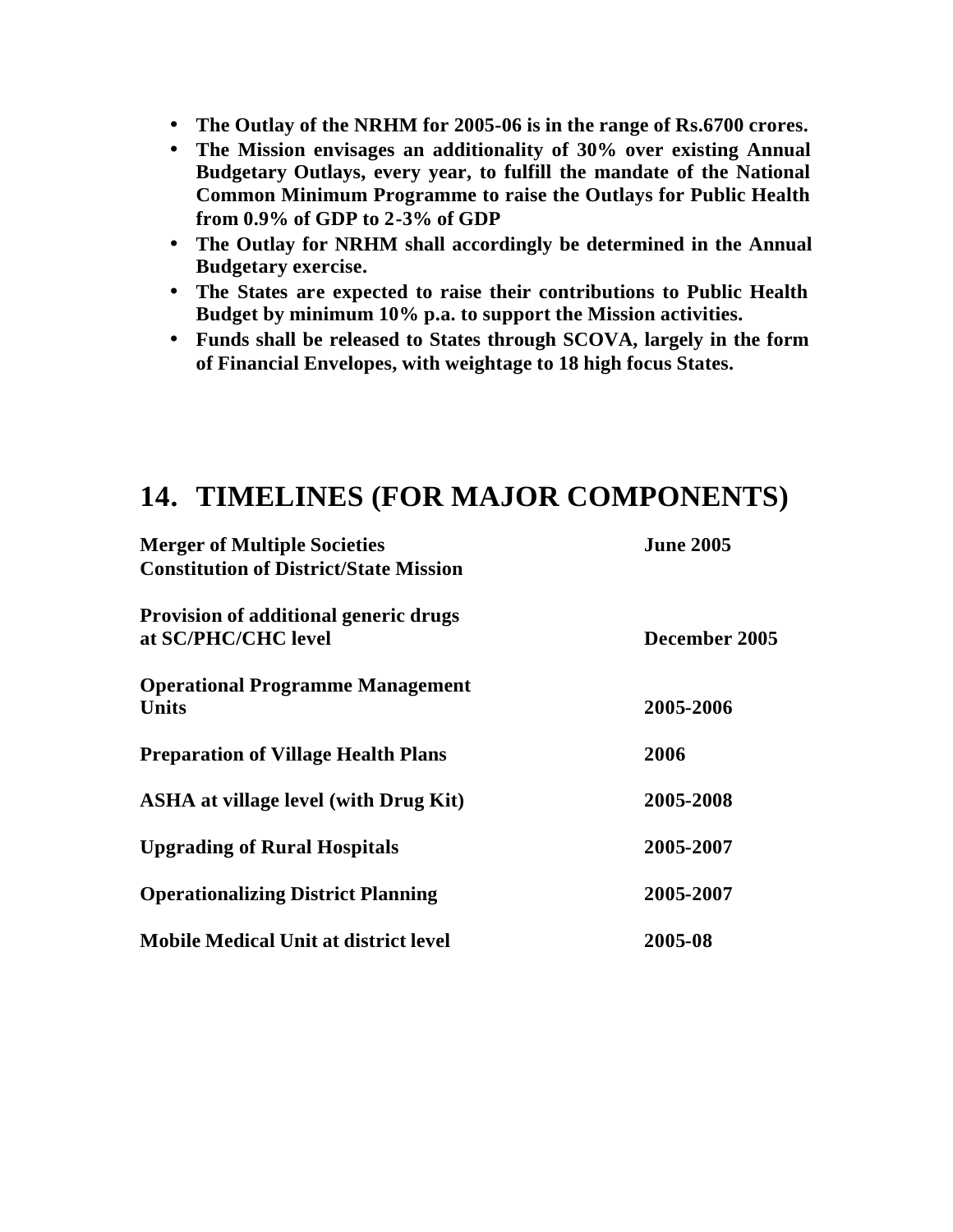## **15. OUTCOMES**

#### **(a) National Level:**

- **III Infant Mortality Rate reduced to 30/1000 live births**
- **KRIGHTER 100 M** Mortality Ratio reduced to 100/100,000
- **Total Fertility Rate reduced to 2.1**
- ß **Malaria mortality reduction rate –50% upto 2010, additional 10% by 2012**
- ß **Kala Azar mortality reduction rate: 100% by 2010 and sustaining elimination until 2012**
- ß **Filaria/Microfilaria reduction rate: 70% by 2010, 80% by 2012 and elimination by 2015**
- **Dengue mortality reduction rate: 50% by 2010 and sustaining at that level until 2012**
- ß **Japanese Encephalitis mortality reduction rate: 50% by 2010 and sustaining at that level until 2012**
- ß **Cataract Operation: increasing to 46 lakhs per year until 2012.**
- ß **Leprosy prevalence rate: reduce from 1.8/10,000 in 2005 to less than 1/10,000 thereafter**
- **Tuberculosis DOTS services: Maintain 85% cure rate through entire Mission period.**
- ß **Upgrading Community Health Centers to Indian Public Health Standards**
- **Increase utilization of First Referral Units from less than 20% to 75%**
- ß **Engaging 250,000 female Accredited Social Health Activists (ASHAs) in 10 States.**
- **(b) Community Level:**
	- **Availability of trained community level worker at village level, with a drug kit for generic ailments**
	- **Health Day at Anganwadi level on a fixed day/month for provision of immunization, ante/post natal checkups and services related to mother & child healthcare, including nutrition.**
	- **Availability of generic drugs for common ailments at Sub-centre and hospital level**
	- **Good hospital care through assured availability of doctors, drugs and quality services at PHC/CHC level**
	- **Improved access to Universal Immunization through induction of Auto Disabled Syringes, alternate vaccine delivery and improved mobilization services under the programme**